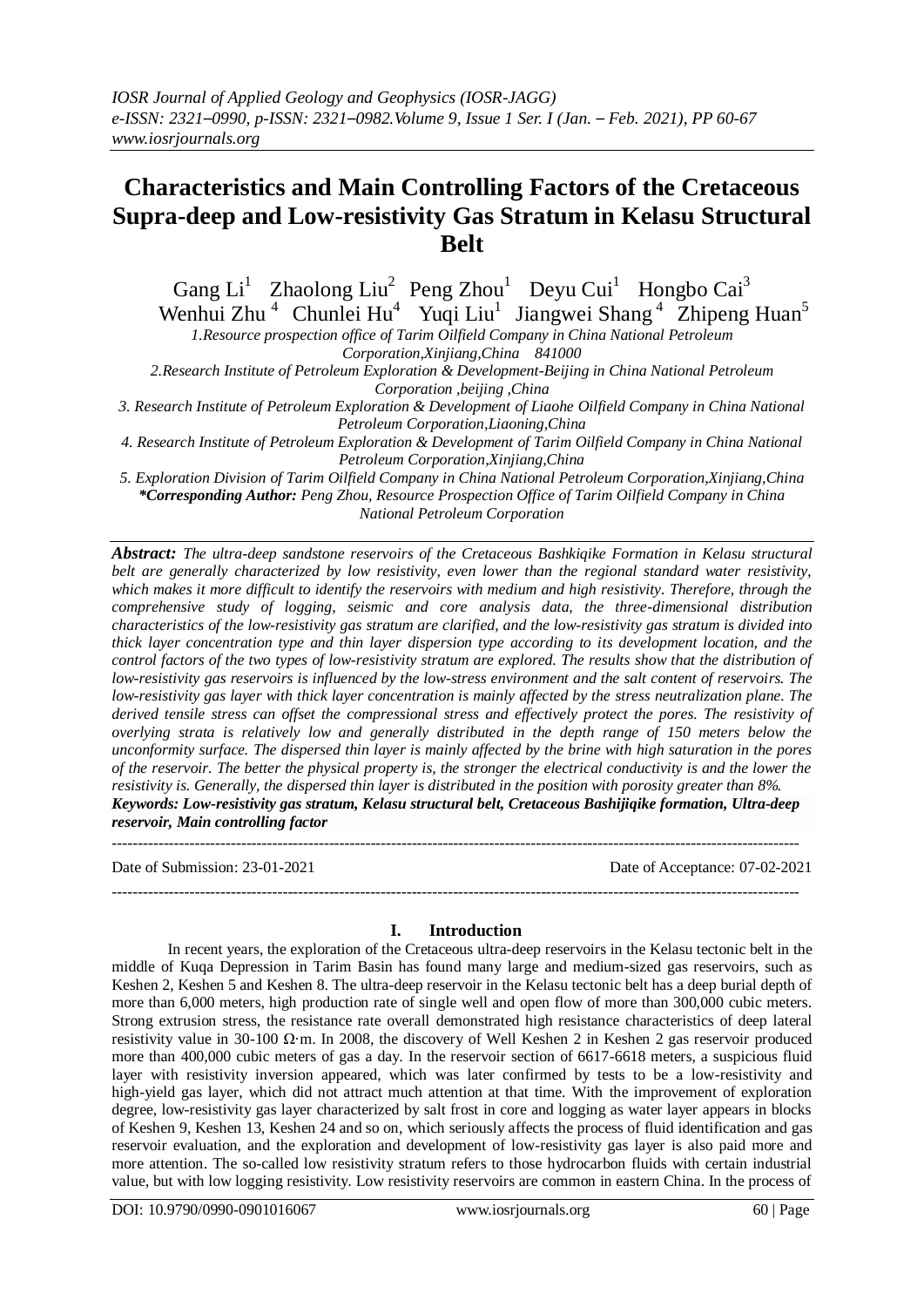early exploration, a pattern has been formed to distinguish the gas layer from the water layer, that is, to judge the fluid property by resistivity logging after identifying it as a reservoir. In Kelasu areas, the resistivity in high gas production formation is usually between 12 and 20  $\Omega$ ·m. The resistivity in water yield formation and pure water yield formation is usually less than 10 Ω·m, especially below 4 Ω·m. But in the later it is found that the gas production rate of gas reservoirs, with the resistivity of lower than 4  $\Omega$ ·m, even lower than 2  $\Omega$ ·M, is similar to normal resistance area, or even higher, which is in contrast with the traditional understanding of "gas reservoir always with high resistivity". The resistivity in high gas production formation is even lower than average regional water layer resistivity.

At present, low-resistivity reservoirs are widely studied at home and abroad, which are generally affected by low amplitude, high content of bound water, sand-mud interbed, micro-pore development or mud invasion. Schlumberger company established the evaluation technology for low porosity, low permeability, low resistance formation characteristics. R. Aguilera et al. combined the capillary pressure curve with the Pickett chart to study the flow unit and identify the reservoir flow properties. R.P. Baron and A.J. Pearce evaluated the reservoir characteristics of a low resistivity field in Hyde Field, England, using production logging and well test  $data^{[14]}$ . Paul F.Worthington proposed the famous Worthington low-resistance identification evaluation flowchart which is widely used in practical production. In the Ordos Basin, Liu Wenbin et al. used the chart established by combining rock analysis and logging interpretation to identify low-resistivity tight gas layer<sup>[5]</sup>. Yan Yuan-zi et al. established the difference ratio of equivalent modulus of elasticity method to identify the low-resistivity gas layer in the southeast of Ordos Basin. Sima Liqiang et al. conducted the research on the formation mechanism of low-resistivity gas layer in Xujiahe Formation in Guang 'an area. There are few published reports on low-resistivity studies in Tarim Oilfield. Low-resistivity gas layers are widely developed in the Kelasu structural belt in Kuqa Depression<sup>[6-9]</sup>, and the resistivity values are even significantly lower than the regional marker water layers, and the main controlling factors can not be completely identified by using the above experience and methods. In recent ten years<sup>[10-11]</sup>, great progress has been made in the structure, deposition and reservoir of the Kelsu area, but the research on the low-resistivity gas layer of the ultra-deep reservoir is still blank. The research on the low-resistivity stratum of other oil and gas fields at home and abroad cannot be directly applied to the ultra-deep reservoir of Kelasu. Oil-base mud is always used in drilling in Kuqa area. Ruling out the effect of mud invasion, by means of well logging, mud logging, seismic, core analysis data of comprehensive research, the low resistance reservoir distribution characteristic of three-dimensional space has been clear. The low-resistivity reservoir is divided into thick layer of centralized and thin layer dispersible according to its development, which controlled by the two types of low resistivity gas controlling factors. The results show that the distribution of low-resistivity reservoirs is influenced by the low-stress environment and the salt content of reservoirs. The low-resistivity layer with thick layer concentration is mainly affected by the neutral plane effect of stress. The derived tensile stress can offset the extrusion stress and effectively protect the pores. The overall resistivity is relatively low and generally distributed in 150 meters below the unconformity surface. The dispersed thin layer is mainly affected by the brine with high saturation in the pores of the reservoir. The better the physical property is, the stronger the electrical conductivity is and the lower the resistivity is. Generally, the dispersed thin layer is distributed in the position with porosity greater than 8%.

# **II. Regional geological characteristics**

The study area is located in the central part of Kuqa Depression, Tarim Basin, western China. The sandstone reservoir of Bashkiqike formation of cretaceous is the major exploration stratum, which belongs to the front subfacies of fan delta. The thickness of the strata is 280-320 meters, which is mainly brown fine sandstone and middle sandstone, with a small amount of mudstone intercalations locally. The reservoir is covered with a set of thick paleogene gypsum salt rock with a thickness of 400-4000 meters, which is a set of high quality regional cap rocks. The reservoir is buried at a depth of 6000m to 8000m, and the effective porosity is generally distributed at 4% to 8%. The porosity of places with good local physical properties can reach more than 10%, and the effective permeability is generally at 0.035-0.5md. In places where local fractures are developed, the effective permeability reaches more than 1mD. As a whole, it belongs to a set of ultra-low porosity medium and low permeability reservoirs.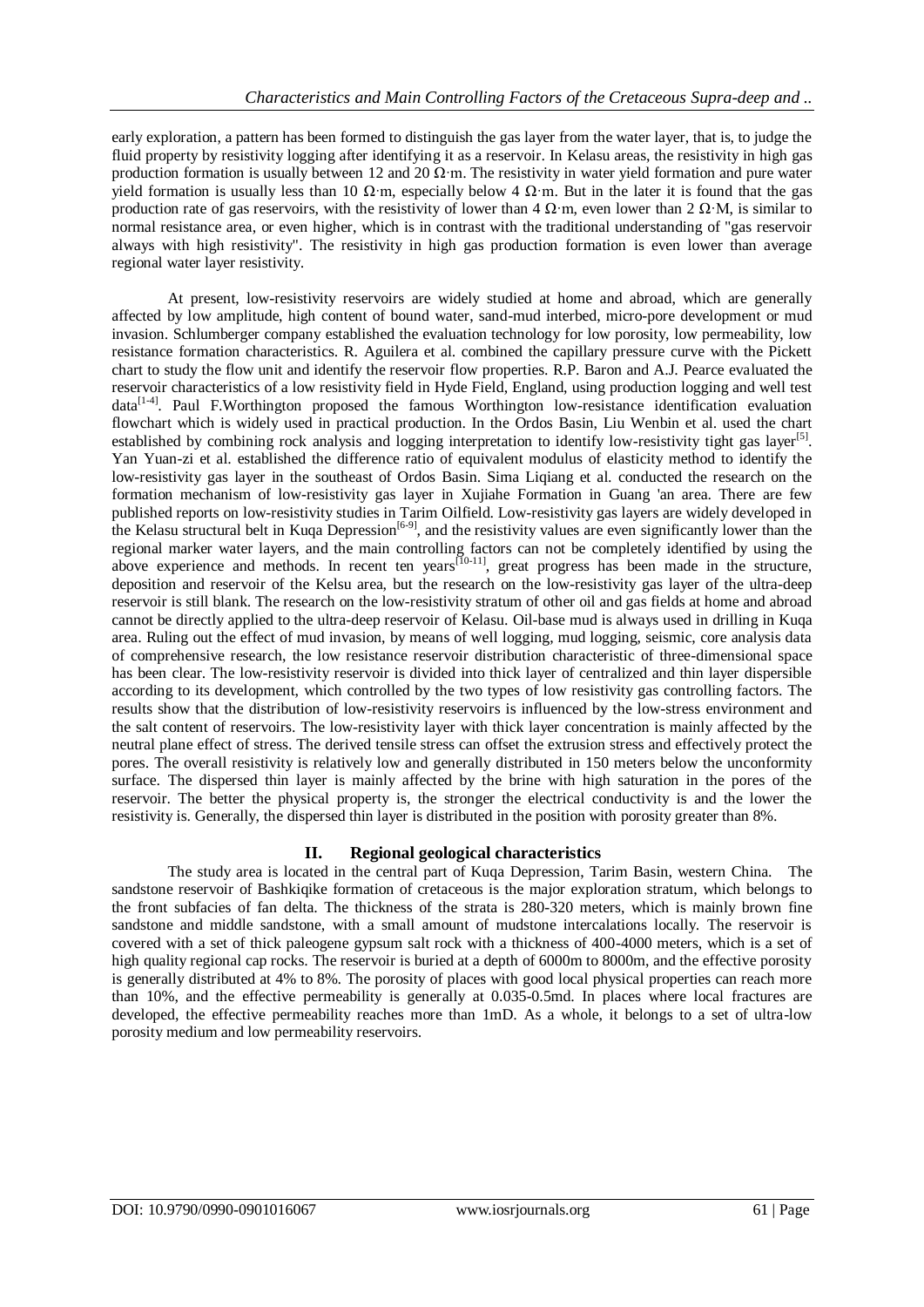

**Fig. 1 Location map of Kelasu structural belt**



**Fig. 2 Geologic analytic model of Kelasu structural belt**

### **III. Development characteristics and distribution of low resistivity gas layer 3.1 Logging response of gas and water layer**

After long-term water-rock reaction, the formation water has high chlorine ion content and formation water salinity. Theoretically, from top to bottom, the closer to the water layer, the lower the gas saturation and the higher the water saturation. However, in the Kelas structural belt, the difference of resistivity in the pure gas layer is obvious, which increases obviously from top to bottom. There are also local low-resistivity abnormal areas in the local high-resistance area, but the range is limited, generally ranging from 2 m to 10 m. Water layer resistivity is in commonly from 4  $\Omega$ .m to 40  $\Omega$ ·m, but gas reservoir resistivity difference is larger, from the 2 Ω.m to 200 Ω·m. According to fluid properties and well logging response, cretaceous reservoirs in Kelasu structural belt are divided into four types, which are low-resistivity gas layer, high-resistivity gas layer, low-resistivity water layer and high-resistivity water layer.

The logging curve characteristics of low-resistivity gas layer are low natural gamma ray value, generally less than 60 API, bigger acoustic time difference, generally greater than 65 ms/ft, porosity generally greater than 8%, relatively low resistivity values, generally less than 10  $\Omega$  M, along with the increase of mud resistivity relative rise instead, array induction amplitude difference curve.

The logging curve characteristics of high-resistivity gas layer are low natural gamma ray value, generally less than 70 API, bigger acoustic time difference, generally greater than 75 ms/ft, porosity generally greater than 4%, the resistivity value generally 30  $\Omega$  m - 100  $\Omega$  m.

The logging curve characteristics of low-resistivity water layer are low natural gamma ray value, generally less than 73 API, bigger acoustic time difference, generally greater than 68 ms/ft, porosity generally 4% to 8%, relatively low resistivity values, generally less than  $4 \Omega$ ·m.

The logging curve characteristics of high-resistivity water layer are low natural gamma ray value, generally less than 81 API, acoustic time generally greater than 80 ms/ft, generally porosity is 4% to 6%, resistivity value generally 30  $\Omega$ ·m - 100 $\Omega$ ·m.

# **3.2 Distribution and characteristics of low-resistivity gas layer**

Through the analysis of well logging, logging, testing and pilot production data of 42 Wells in 9 blocks including Keshen 2, Keshen 5 and Keshen 13, etc., the distribution of low-resistivity gas layer is universal on the plane. In the vertical direction, it is mainly distributed more than 200m away from the plane of unconformity, and its distribution range is related to the structure type. In general, the thickness of the abrupt type structure with higher steep-fault anticline is larger, and the larger the tectonic amplitude is, the greater the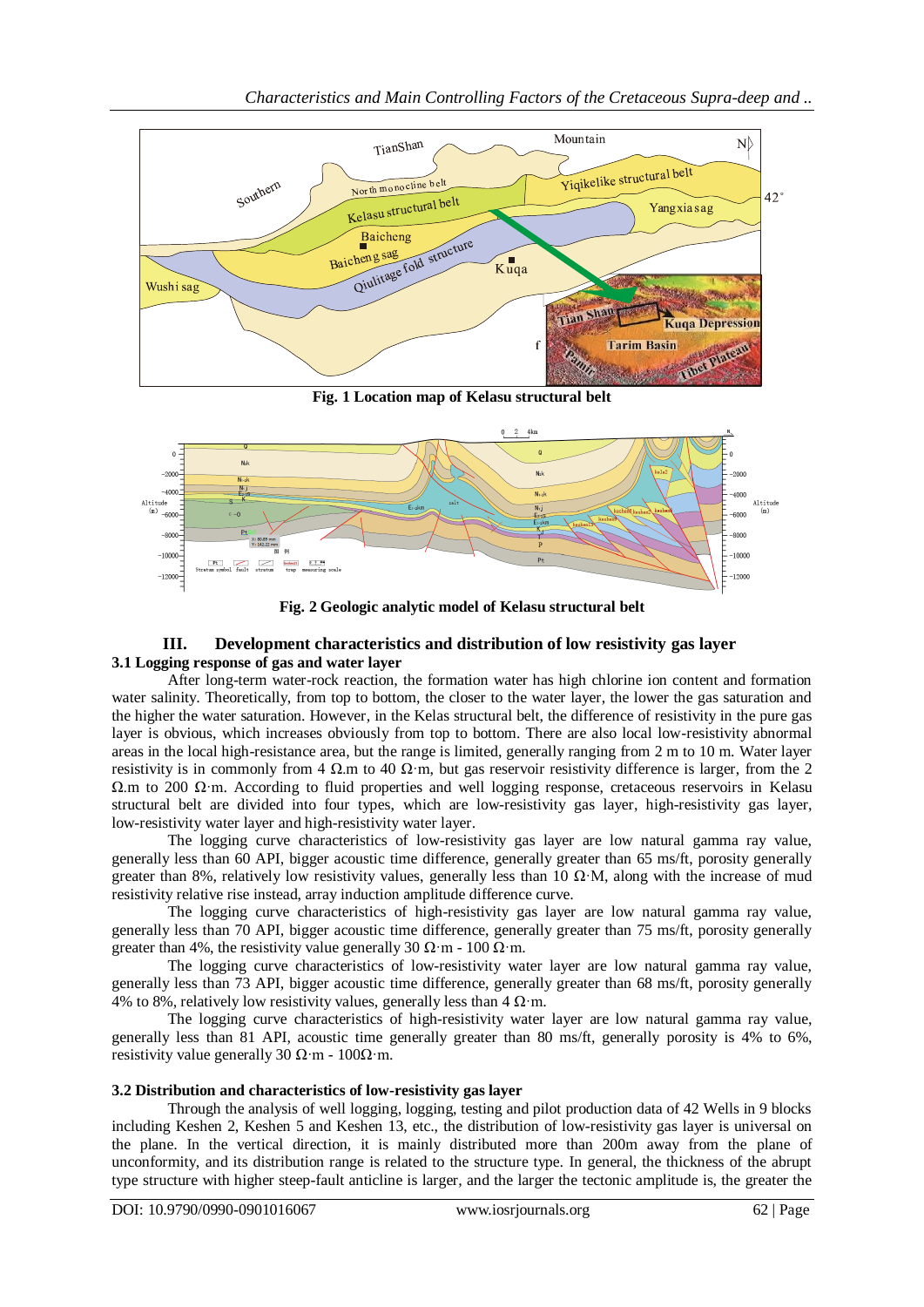thickness of the low-resistance gas layer is. The ranges of gas reservoirs in Keshen 2, Keshen 9 and Keshen 13 range from 300 meters to 400 meters, the thickness of low-resistivity gas layer is from 80 meters to 120 meters, the thickness of gas reservoirs in Keshen 5 and Keshen 8 range from 400 meters to 550 meters, and the thickness of low-resistivity layer is from 100 meters to 150 meters.

#### **3.3 Type of low-resistivity stratum development**

Based on the analysis of the development location, logging, testing, physical properties and other aspects of the low-resistivity stratum in The Wells of Keshen 134, Keshen 242 and Bozi 9, according to the development location, the low-resistivity stratum can be divided into thick layer concentrated type and thin layer dispersed type.

Thick layer of centralized low-resistance gas stratum is mainly developed within the distance of 150 meters below the unconformity surface, and the thickness of the stratum is always between 50 meters to 150 meters. Large sets of alternating layers of sandstone, fine sandstone are developed, and mudstone interlayer is less. The segment resistivity curve performance for baseline characteristics, on the vertical curve shape is often a significant rise in ladder shaped, deep lateral resistivity value is in commonly 4  $\Omega$  m to 30  $\Omega$  m, depth of resistivity inversion phenomenon is not obvious. The effective porosity is 6% to 10%, and the median value is generally 6.8%. The effective fractures in this section are extremely well developed and highly effective, which can improve the matrix seepage capacity by more than 50 to 200 times, and test the open flow rate of more than 300,000 to 2 million cubic meters.

The thin dispersed low-resistivity layer is mainly developed between 100 and 200 meters below the unconformity surface, and the development thickness is usually between 5 meters and 20 meters. The development location is related to the effective porosity. According to the statistics of 27 Wells in Crassus area, this kind of low-resistivity stratum is usually developed in the position where the effective porosity is greater than 8%. The higher the effective porosity is, the more obvious the low-resistivity stratum is. Within the scope of the specific performance in the normal resistivity are often suddenly reduce the phenomenon, the resistivity from 5  $\Omega$ ·m ~ 20  $\Omega$ ·m suddenly dropped to 2  $\Omega$ ·m ~ 8  $\Omega$ ·m, resistivity apparent depth inversion. The core of this set of low-resistivity stratum has water and moisture sense, and obvious salt frost can be seen. The magnetic logging is usually shown as water layer, comprehensively characterized as water layer or gas-bearing water layer, and the open flow of the test is over 500,000 cubic meters.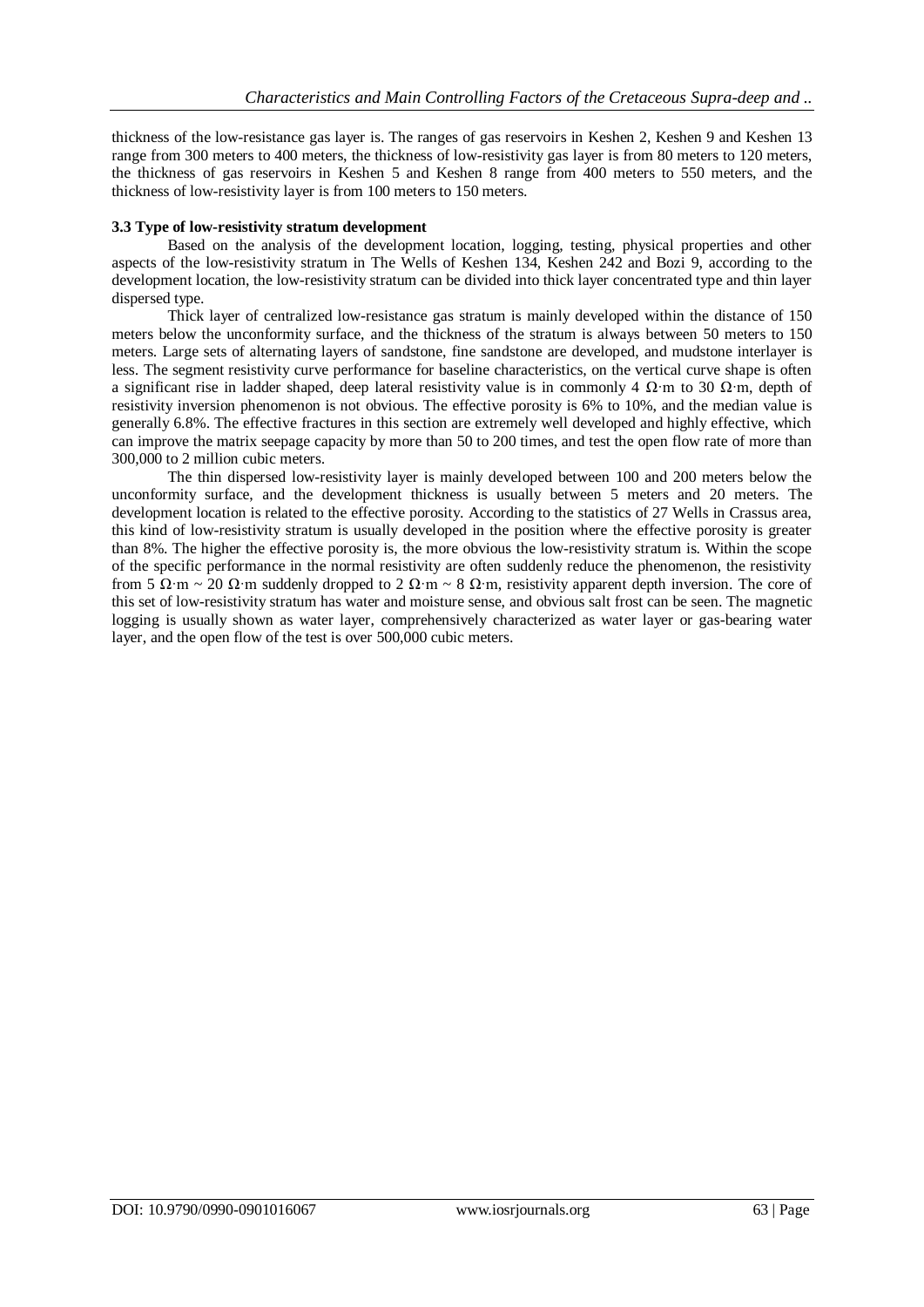

#### **IV. Discussion on the main controlling factors of low- resistivity gas layer 4.1 Neutral plane effect in stress**

A series of imbricated and wedge-shaped thrust structure formed under the salt formation with the effect of the uplift of the southern Tianshan and the two sets of slip layer which are thick gypsum rock layers and coal layers of Jurassic. The "neutral plane in the stress effect" was produced in the process of deformation. Ling-ling shi et al. divided the gas reservoir stress in Keshen 5 reservior into extensional section, transition section and press section according to reservoir microscopic characteristics, such as tectonic belt. Among them, the transition section with normal compaction can represents the real transition section of the reservoir characteristics, the resistivity in 6-15  $\Omega$ .m, thickness of 50 meters to 100 meters. Extensional section is always with effective protection of reservoir property and high longitudinal tension crack development effectiveness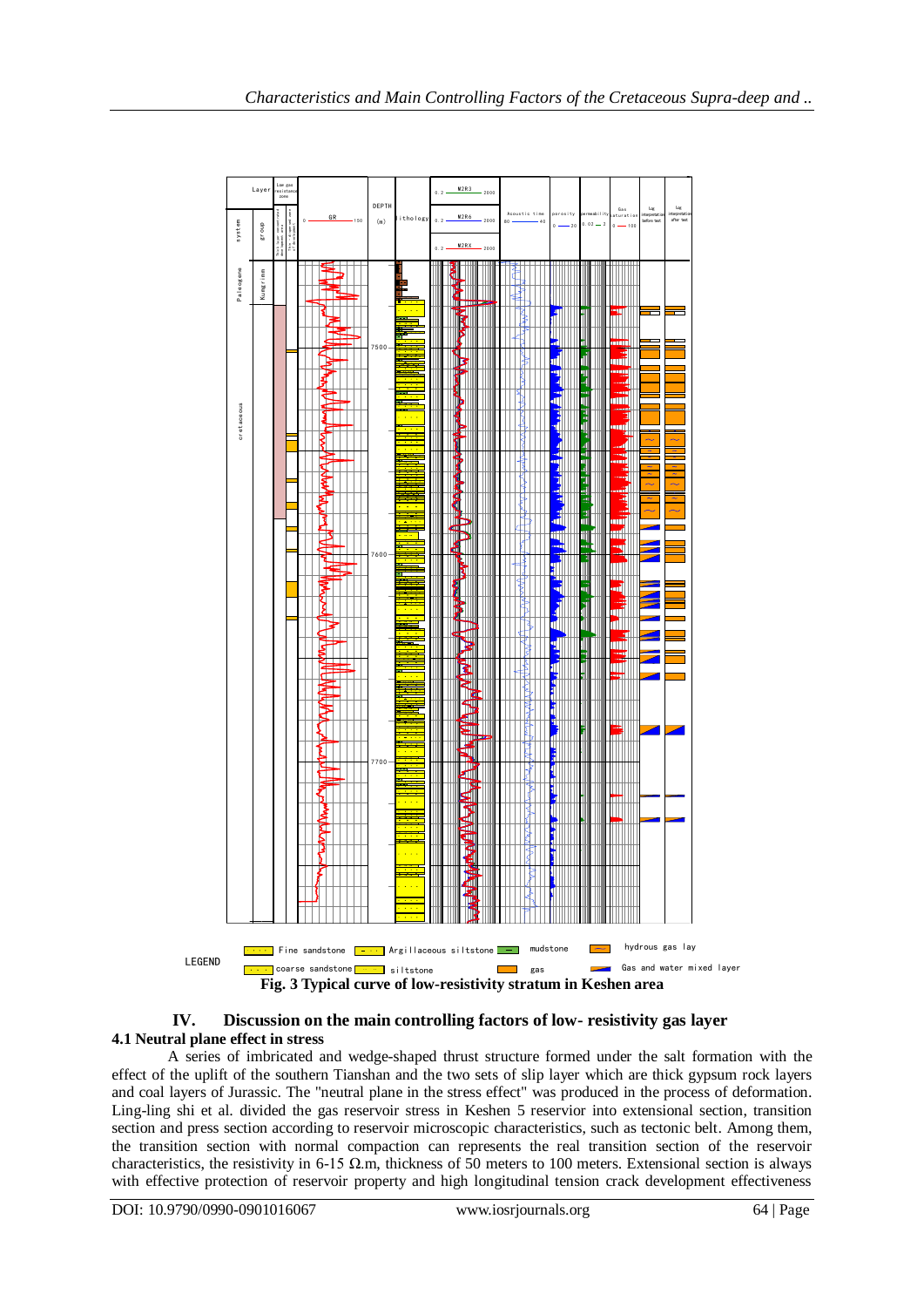which affected by derived pull tensile stress. The resistivity of extensional section is usually in 1-8  $\Omega$ ·m, and thickness of extensional section is between 50 meters to 100 meters. A forecasting technique of extensional section reservoir thickness was established by Peng Zhou et al. based on finite element numerical simulation prediction method of reservoir thickness, according to the different structure types of different thickness. Particles orientation phenomenon is obvious in press section affected by strong compressional stress. The reservoir is tight and there is almost no effective reservoir in this section with the resistivity in 50-200  $\Omega$ ·m. Therefore, the stress environment affects the reservoir quality in the range of pure gas layer. From top to bottom, from the derived tensile stress environment to the strong compressive stress environment, the reservoir physical properties gradually become worse, and the resistivity based on the difference in the stress environment forms an obvious three-stage characteristics. Therefore, the change of the resistivity of ultra-deep reservoirs under salt in Kelasu generally reflects the change of the stress environment, and the thick concentrated low-resistivity reservoirs mainly reflect the stress derived environment of the tension section.

#### **4.2 Anisotropic distribution of salt in reservoir**

#### **4.2.1 The source of the salt**

The cretaceous reservoirs in the Kelasu structural belt are covered with huge thick paste salt rock, which permeates for a long time in the historical sedimentary period and forms saturated brine in the pore bound water of the reservoir. Based on the core chlorine salt analysis data of 35 Wells, it is shown that the closer the distance is to the paleo-Cretaceous unconformity, the higher the chlorine salt content is, which indicates that the salt mainly comes from the upper stratum, and the high chlorine ion content is not the mark of water layer.



**Fig. 4 Relationship between chlorine content and distance from the unconformity surface**

#### **4.2.2 The state of salt in a reservoir**

Pure salt resistivity value is extremely high. On the reservoir development several kilometers of cream gypsum formation, extremely pure salt layer development, pure salt layers deep lateral resistivity is in commonly 1500  $\Omega$  m above. In a pre-salt reservoir, the position with more salt will have a lower resistivity, indicating a stronger electrical conductivity. Salt in the reservoir should be confined water in pores, forming saturated brine. In general, the bound water consists of adsorbed thin film stagnant water on the surface of rock particles and capillary stagnant water in the pores of the capillary.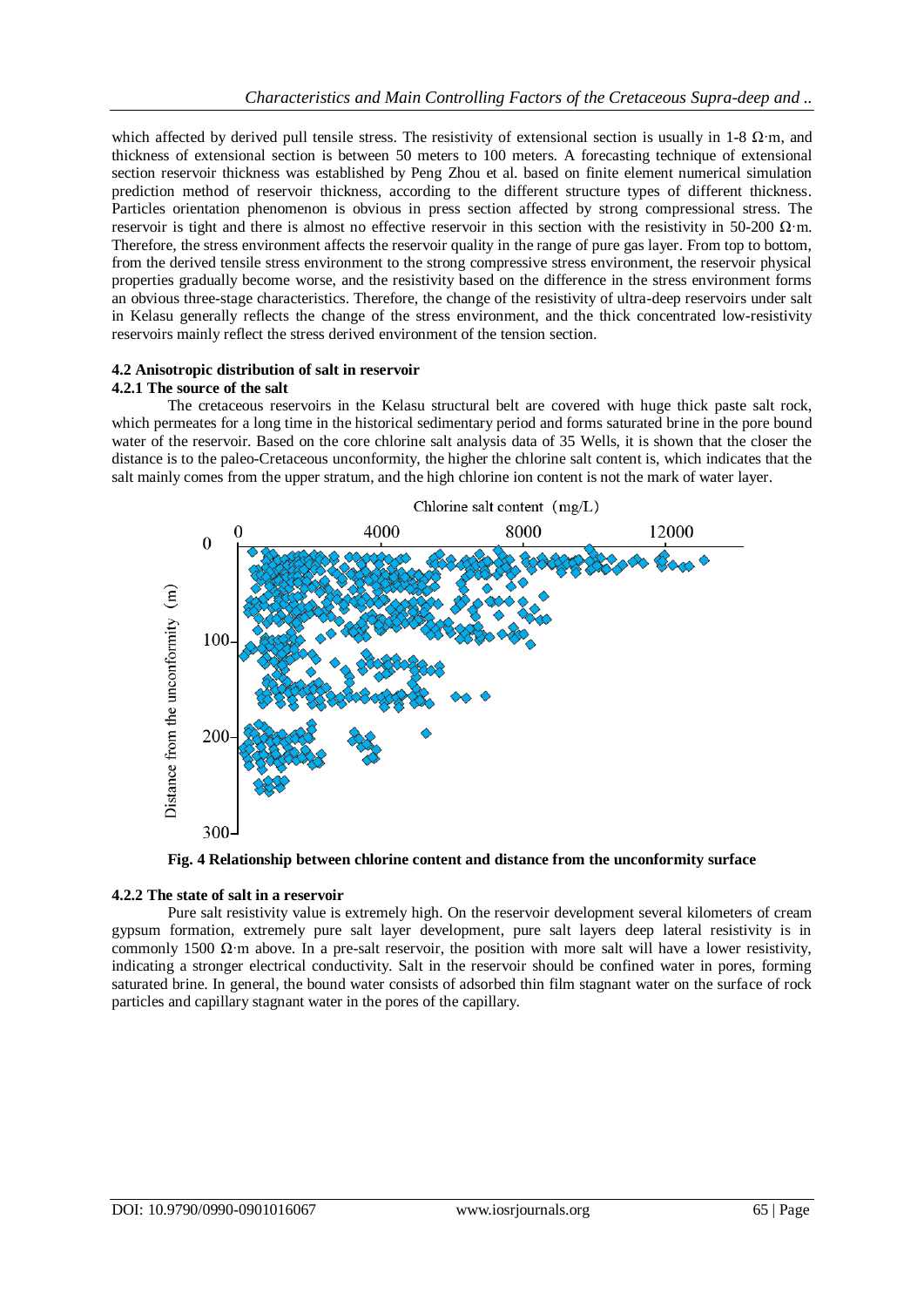

**Fig. 5 Diagram of chlorine content and resistivity**

The reservoirs with low resistivity values in this area tend to be medium sandstone with relatively coarse grain size. According to the investigation of Basins in Sichuan, Ordos and Caidamu, the smaller the porosity is, the higher the bound water content will be, and theoretically, the higher the salt content should be. In the Kelasu area of Tarim Basin, the actual drilling situation is on the contrary which shows that the higher porosity, the lower resistivity and the higher salinity should be. Therefore, the concept of water content is introduced, that is, water content = water saturation \* effective porosity. According to coring data statistics of the reservoir, the larger the particle size is, the greater the porosity is, and the smaller the water saturation is, but the greater the water content is. The reservoir has high water saturation, but no water is found in the test, which proves to be bound water. For example, water saturation of medium sandstone with relatively high porosity is mostly below 40%, and water saturation of fine siltstone with relatively low porosity is mostly above 50%. Reservoirs with low resistivity in this area tend to be medium sandstone with relatively coarse grain size. In other words, the lower the resistivity is, the lower the water saturation is. The reservoir space is mainly residual intergranular pore and secondary solution pores and fine throat. Pore throat sorting is poorer and the rock surface is rough. The capillary pressure is always high. Oil and gas water displacement is not thoroughly. A large number of small pore and micro pore was dominated by formation water, resulting in a lot of formation water residue. With the increase of reservoir physical property, reservoir space increase resulting in formation water residue increased, causing the reservoir resistivity fall further, and under the influence of stress and effect of resistivity reduce further.

#### **V. Conclusion**

The low-resistivity gas layer of the Cretaceous Bashkiqike formation in Kelasu can be divided into thick layer concentration type and thin layer dispersion type according to its development location. Among them, the thick concentrated low-resistivity layer is controlled by the surface effect in stress, and the thin dispersed low-resistivity layer is controlled by the heterogeneous effect of salt contained in the reservoir.

Salt in the reservoir is mainly caused by the infiltration of paleogene brine, and it is mainly concentrated in the tensional and transitional reservoirs in the middle and upper part of the reservoir. In the same block, with the increase of depth, the resistivity of the gas layer is significantly increased under the influence of stress. On the other hand, there is a negative correlation between resistivity and reservoir physical property. Under different tectonic setting and sedimentary environment, the genesis type of low resistivity and the characteristics of gas layer are different.

#### **References**

- [1]. Givens W W.A conductive rock matrix model (CRMM) for the analysis of low-contrast resistivity formations [J]. The Log Analyst,1987, 28(2): 138-164.Dore, A G, Barents Sea geology, petroleum resources and commercial potential, Arctic, 48(3), 1995, 207-221.
- [2]. LI Mei, LAI Qiang, HUANG Ke, et al. Logging identifi-cation of fluid properties in low porosity and low permeability clastic reservoir: A case study of Xujiahe Fm gas reservoirs in the Anyue gas field, Sichuan Basin[J]. Natural Gas Industry, 2013, 33(6) :34-38.
- [3]. CHEN Hua.CHEN Xiaoqiang, SUN Lei, et al. Analysis on genesis of low resistivity layers [J]. Journal of Chongqing University of Science and Technology, 2009.11 (4).38-41
- [4]. BAO Qiang,ZHANG Ting,ZHANG Xiaodong,et al.Application of logging lithofacies identification technology in Block A of the Right Bank of the Amu-Darya River[J].Natural Gas Industry, 2013. 33(11):51-55.

DOI: 10.9790/0990-0901016067 www.iosrjournals.org 66 | Page